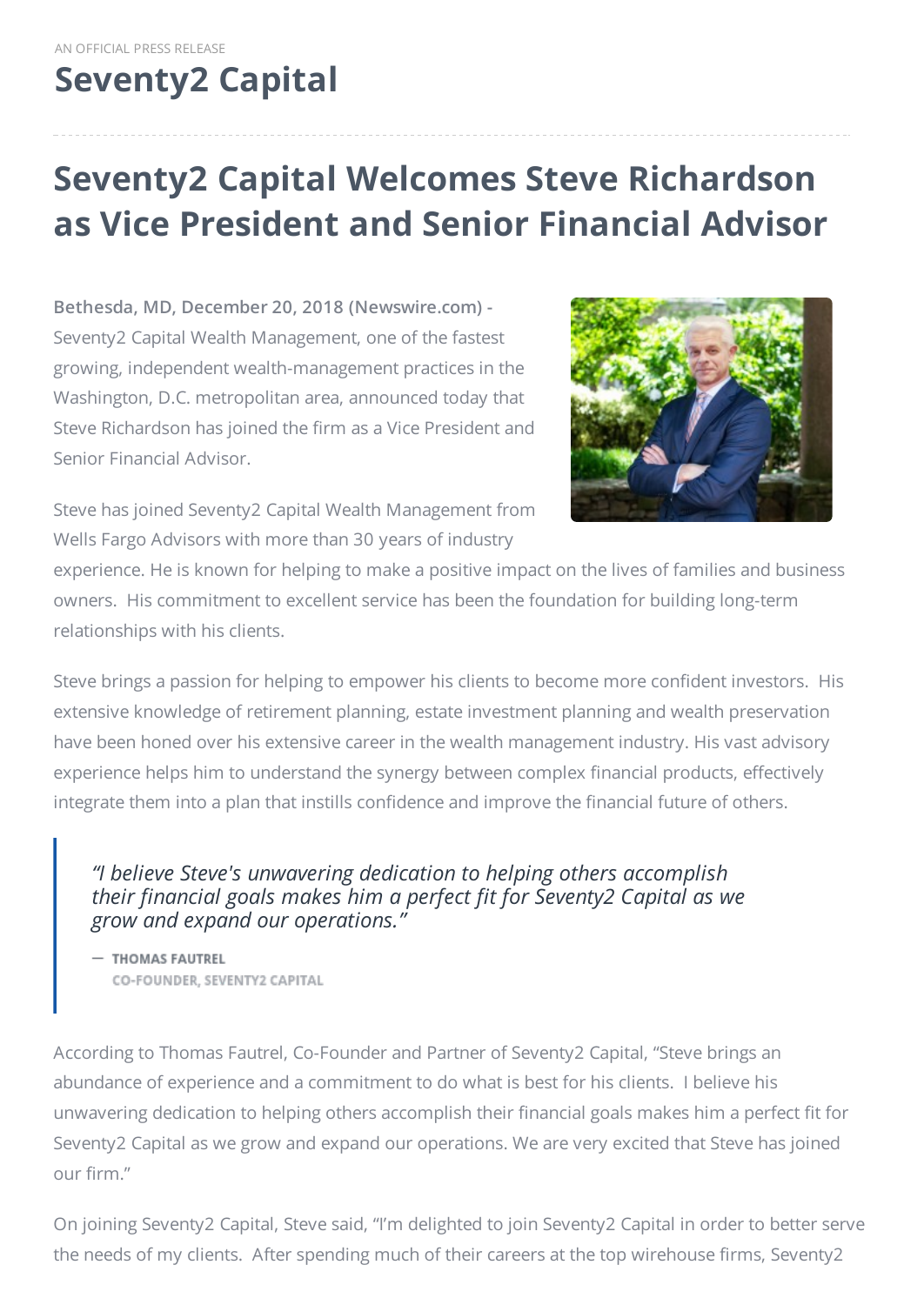Capital's Co-founders, Thomas Fautrel and Paul Carlson, started the firm with the belief that they could provide a higher level of service to their clients and a better, more integrated focus on investment planning. In simple terms, they wanted to do what was right for their clients - which has always been my goal as well. I feel strongly that joining this team will provide me with additional resources to help my clients reach their investment goals."

Steve was born and raised in the greater Washington, D.C. area and currently resides in Leonardtown, Maryland with his wife and family. He has been married to his wife, Janet, for 39 years and is the proud father of one daughter and grandfather of two. In his free time, Steve likes to read and travel. Prior to joining Seventy2 Capital, Steve held positions with Wells Fargo Advisors, Legg Mason and EF Hutton. Before venturing into the wealth management industry, Steve had a career as a radio and television broadcast personality. He is a graduate of St. Mary's College of Maryland.

#### **About Seventy2 Capital Wealth Management**

Seventy2 Capital Wealth Management is an independent private client practice headquartered in Bethesda, MD. With nearly 125 years of combined experience at some of Wall Street's largest firms, the principals specialize in addressing the unique needs of Fortune 500 executives, high-net worth individuals, affluent families, and small to medium-sized businesses. Seventy2 Capital's commitment to maintaining the highest standards of care and professionalism in serving clients has earned its advisors some of the most advanced designations including the CIMA®, CFP®, CRPC® and CRPS® and national industry awards. To learn more, visit [Seventy2](http://www.seventy2capital.com/) Capital.

### **About Wells Fargo Advisors Financial Network**

For 17 years, Wells Fargo Advisors Financial Network, the independent brokerage arm of Wells Fargo & Company has simplified independence by partnering with successful financial advisors and fostering a mutual passion for doing what's right for clients. As of December 31, 2017, Wells Fargo Advisors Financial Network has grown to operate nationwide with 1,333 owners and advisors in 633 practices administering over \$104.7 billion in client assets. Investment products and services are offered through Wells Fargo Advisors Financial Network, LLC Member SIPC, separate registered [broker-dealer](http://www.wfafinet.com/) and non-bank affiliate of Wells Fargo & Company. To learn more, visit Wells Fargo Advisors Financial Network.

Investment products and services are offered through Wells Fargo Advisors Financial Network, LLC. Seventy2 Capital Wealth Management is a separate entity from Wells Fargo Advisors Financial Network, LLC.

#### **Media Contact:**

Brandy Carlson Phone: 301-298-2230 Email: info@seventy2capital.com

#### Source: Seventy2 Capital